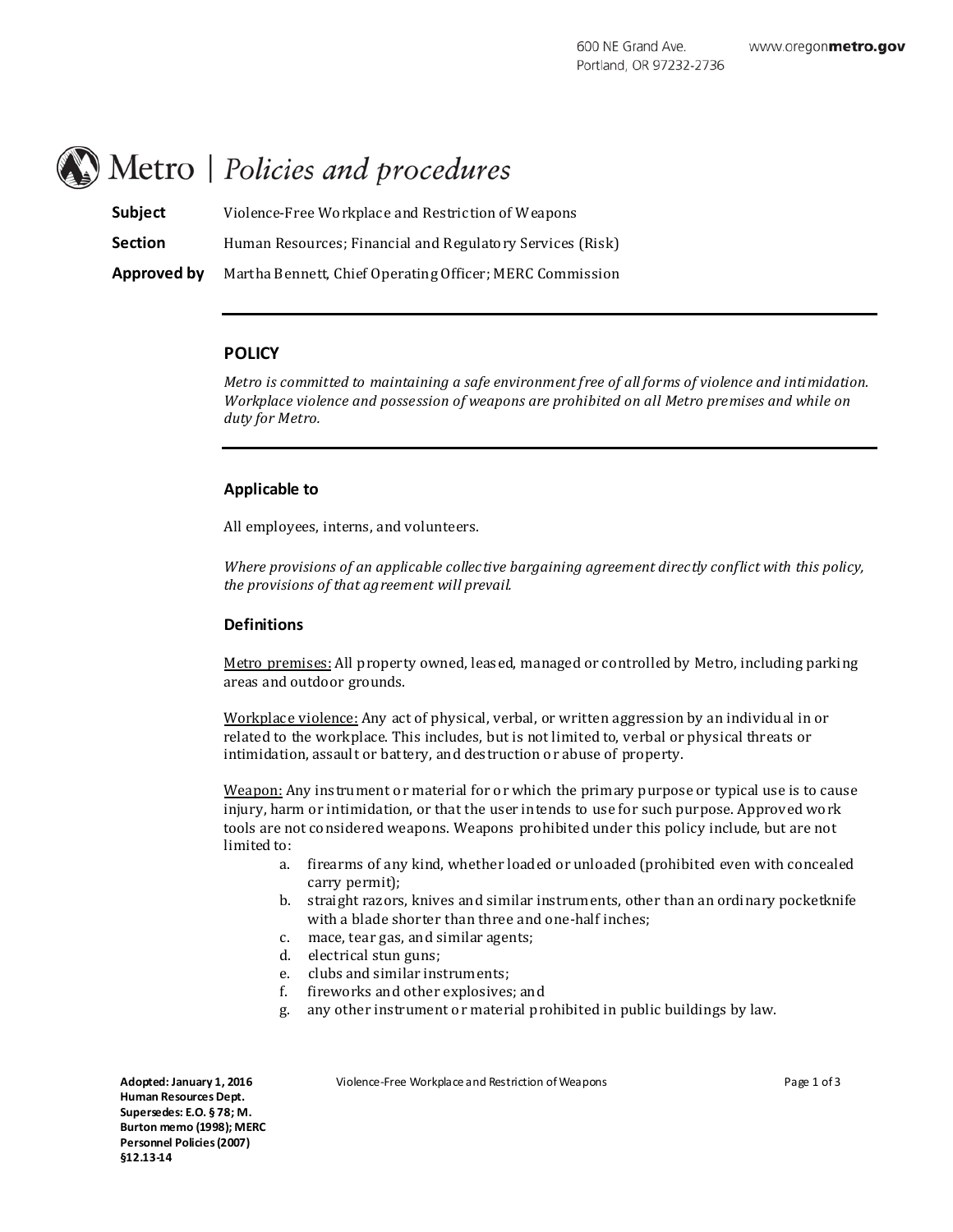## **Guidelines**

- 1. All forms of workplace violence are prohibited while on duty or on Metro premises. Violence against other employees, interns, volunteers, contractors, or other representatives or associates of Metro is prohibited even if the conduct does not occur in the workplace or while on duty.
- 2. Employees, interns, and volunteers may not possess weapons while on duty or on Metro premises except as noted below:
	- a. Tools that have been approved by the supervisor for use at work are permitted. Examples of work tools include pepper spray carried by a security officer or a knife used by a stagehand or chef. Work tools may not be used in a violent, intimidating, intentionally unsafe or reckless manner.
	- b. The prohibition on weapons does not apply to law enforcement and others who are not employed by Metro and are authorized by ORS 166.370 to possess firearms or dangerous weapons in public buildings. The prohibition on weapons otherwise applies, regardless of whether the bearer has a license to carry a concealed weapon.
- 3. Employees, interns, and volunteers have a duty to report possible violations of this policy.
- 4. When responding to a violation or a report of a violation of this policy, Metro's highest and most immediate priority will be to protect the safety of staff and the public and, at the Oregon Zoo, the welfare of the animals in its care.

## **Procedures**

- 1. Anyone who threatens violence, exhibits threatening behavior, possesses prohibited weapons or engages in violent acts while on Metro premises or on duty will be removed from the premises as quickly as possible without compromising safety, and will be prohibited from reentering Metro property until an investigation is completed. Employee violations of this policy will lead to discipline up to and including immediate termination, and may be referred to law enforcement if appropriate.
- 2. Anyone who observ es or becomes aware of a possible violation of this policy by any person, including a visitor to Metro, must report it immediately to a manager, security staff and/or the Human Resources (HR) Department. In an emergency, employees should call 911. Reports should be made immediately or as soon as it is safe to do so.
	- a. A witness to a violation of this policy must also complete an incident report and submit it to the Financial and Regulatory Services' Risk Management Division within one business day of the incident.
	- b. Metro will not identify the employee making the report without the employee's written consent unless disclosure is necessary to an inv estigation or legal process and allowable by law. In that case, Metro will protect the confidentiality of the reporting employee to the greatest extent feasible without impairing the investigation or legal process.
	- c. Retaliation of any kind for reports or suspected reports is prohibited and will lead to discipline up to and including termination.
- 3. All employees who apply for or obtain a protective or restraining order that lists any Metro location as a protected area must provide the HR Department and/or the Office of Metro Attorney (OMA) with a copy of the petition and any associated declarations; a copy of any temporary restraining order; and a copy of any permanent restraining order or protective order that is granted.
	- a. OMA will be responsible for informing the appropriate staff.